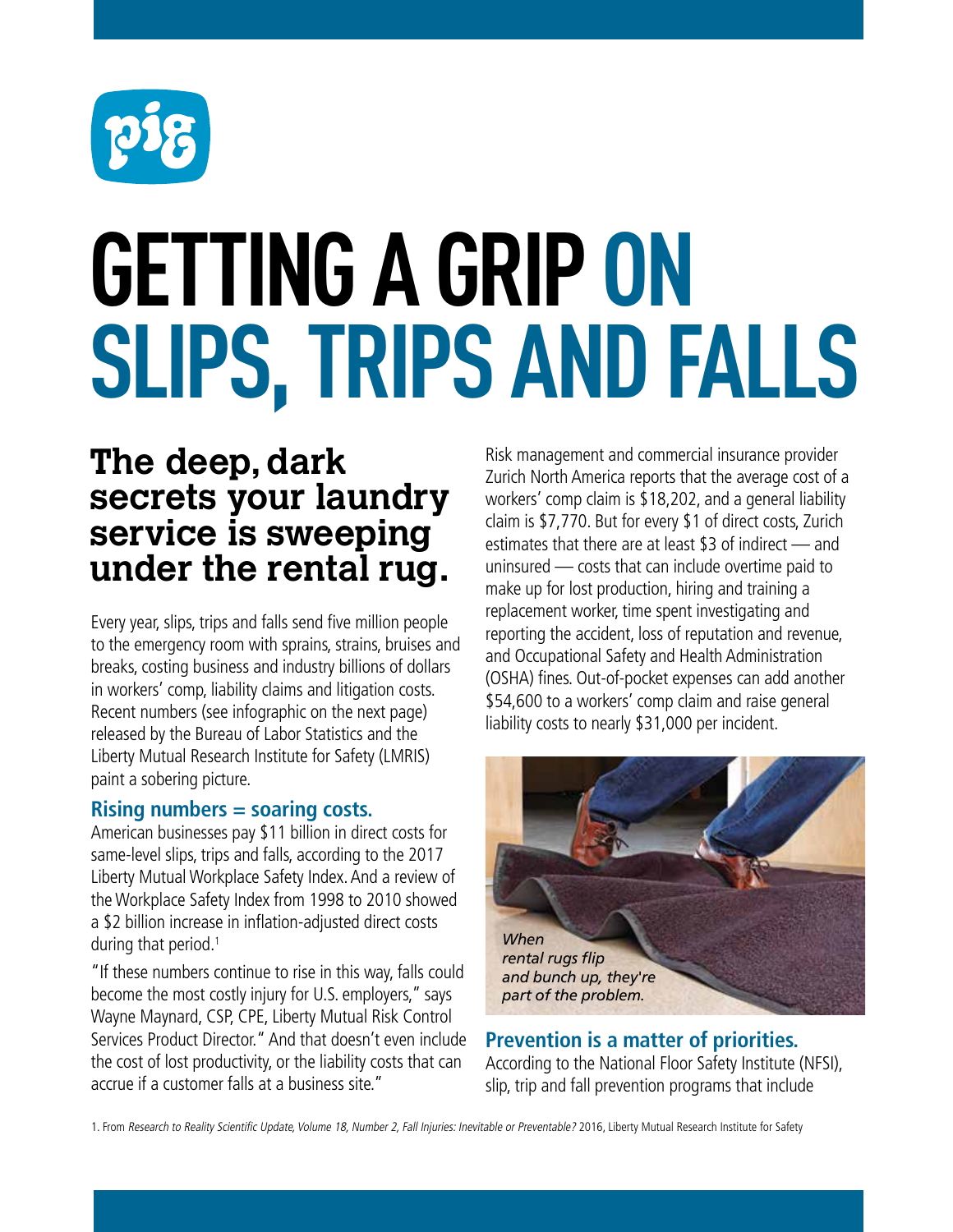

written plans can reduce incidents by as much as 90%. But a 2009 LMRIS survey of 231 financial decisionmakers at companies with 100 or more employees reported that slips and falls ranked fifth for resource allocation — due in part to a widely held misconception that falls are a minor concern.

A 2017 floor safety survey conducted by New Pig Corporation reinforces the LMRIS findings by reporting that just 39% of their respondents considered fall prevention a top priority even though 42% confirmed at least one fall in the past year and 5% had more than five falls. Only 4% of facilities said they place their floor mats according to a strategic plan.

When asked to rank their floor safety efforts in order of importance, providing non-slippery standing and walking surfaces was ranked last, behind providing safety training, requiring proper footwear and following proper floor cleaning protocols.

"The idea that falls are simply inevitable is common but dangerous," says Wayne Maynard. "If we truly believe that falls are unavoidable, we won't try to prevent them. That is a big mistake."

#### **So how do you stop the slip and slide?**

According to the National Safety Council, 50% of slips, trips and falls are caused by unsafe floors. Hazards range from the inherent slipperiness of the floor surface to wet weather, to contaminants like spills and overspray, to rippled floor mats. Add in variables like a person's choice of shoes, their physical condition, or their level of distraction, and accidents are bound to happen.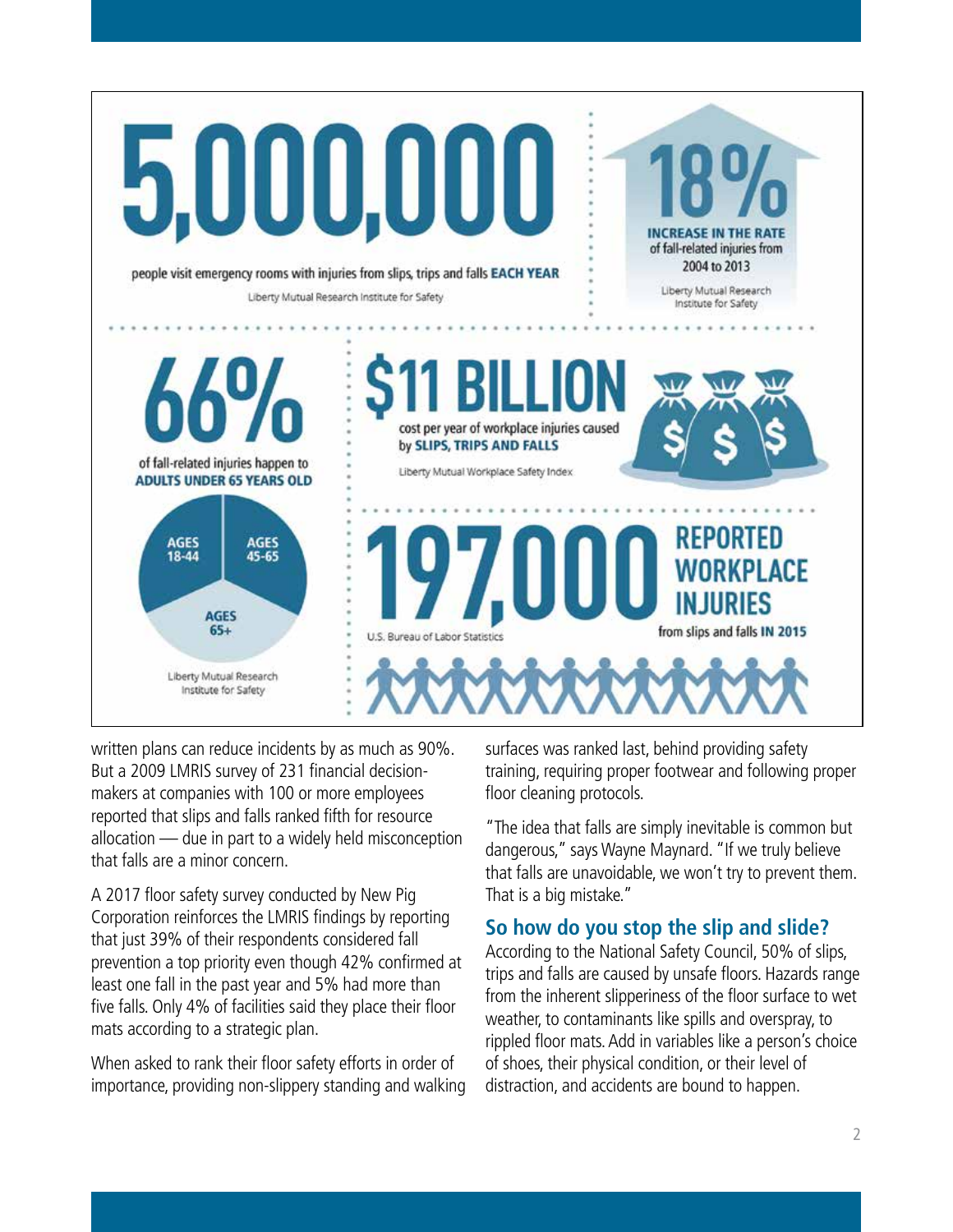Along with yellow wet floor safety signs, carpeted floor mats have become a staple in facility entrances because most slips and falls occur right inside the door. There's just one problem - the mats are a tripping hazard.

Fifty-eight percent of New Pig survey respondents confirm that they rent the carpeted mats in their entrance while the rest say they own them. And nearly 15% of these organizations report that wrinkled, bunched-up or shifting mats are the primary cause of falls in their facility.

In 2012, NFSI and the American National Standards Institute (ANSI), released the ANSI/NFSI B101.6-2012 Standard Guide For Commercial Entrance Matting In Reducing Slips, Trips And Falls, to establish best practices for selecting, installing and maintaining entrance mats and runners in commercial facilities. When the most widely used carpeted mats (including rental mats) are held up to the standard, it's clear that the bulk of the safety issues lie with the mats themselves — but the end user is ultimately responsible for their performance when they fail to work as they should.

# **Why don't carpeted floor mats work?**

The trouble with standard-weight interior entrance runners and floor mats is the design. Most are constructed with a nylon carpet top bonded to a molded rubber back, making them durable but potentially dangerous. Here's why:

**Rubber doesn't adhere to the floor.** Even with a high-traction back, carpeted floor mats don't adhere to the floor surface and depend on weight to keep them flat and in place. This makes them cumbersome and



*Water puddles on the surface of carpeted floor mats.*

bulky, but at a little over eight ounces per square foot, they're light enough to shift under foot and cart traffic or kick out of position — creating the rippled edges and flipped-up corners that become tripping hazards.

Mike Rohrbaugh, Vice President and Division Manager of Market Basket Foods, has dealt with

this problem for years, saying, "When you have shopping carts running across the mats, they will move thirty feet in the course of the day. So everybody is constantly moving them back."

**Nylon carpet doesn't keep water off the floor.** Another drawback with



*Carpeted floor mats shift because they depend on weight to stay put.*

carpeted floor mats is how quickly they become soaked in wet conditions. "The material they make those rugs out of doesn't absorb water. It just beads up on the outside. The wetter the mat gets, the worse it gets. Pretty soon, we'd see dirt tracks coming off the end of the mat. So it did nothing," says Rohrbaugh.

Why does this happen? Most floor mats are topped with nylon carpet because it's tough and abrasion-resistant. But if the carpet fibers have been treated for stain resistance, the mat is essentially water-repellent. That doesn't mean the carpet won't hold water — it will — but the fibers can't wick away the moisture and spread it out to generate an efficient drying cycle. When people walk across the mat in wet weather, water from their shoes stays where it was deposited until the carpet becomes waterlogged. Puddles form, water is tracked in, and the floor becomes slippery and dangerous.

More than half of New Pig survey respondents said their facility entrance was a primary fall location, with 37% confirming that rain and snow tracked in from outside was the main cause of falls in their building.

Replacing a saturated mat is no easy task, either. A 3' x 5' carpeted floor mat weighs about 32 pounds soaking wet, and a 3' x 10' runner twice that amount, making the job of dragging them out and hanging them to dry a back injury waiting to happen.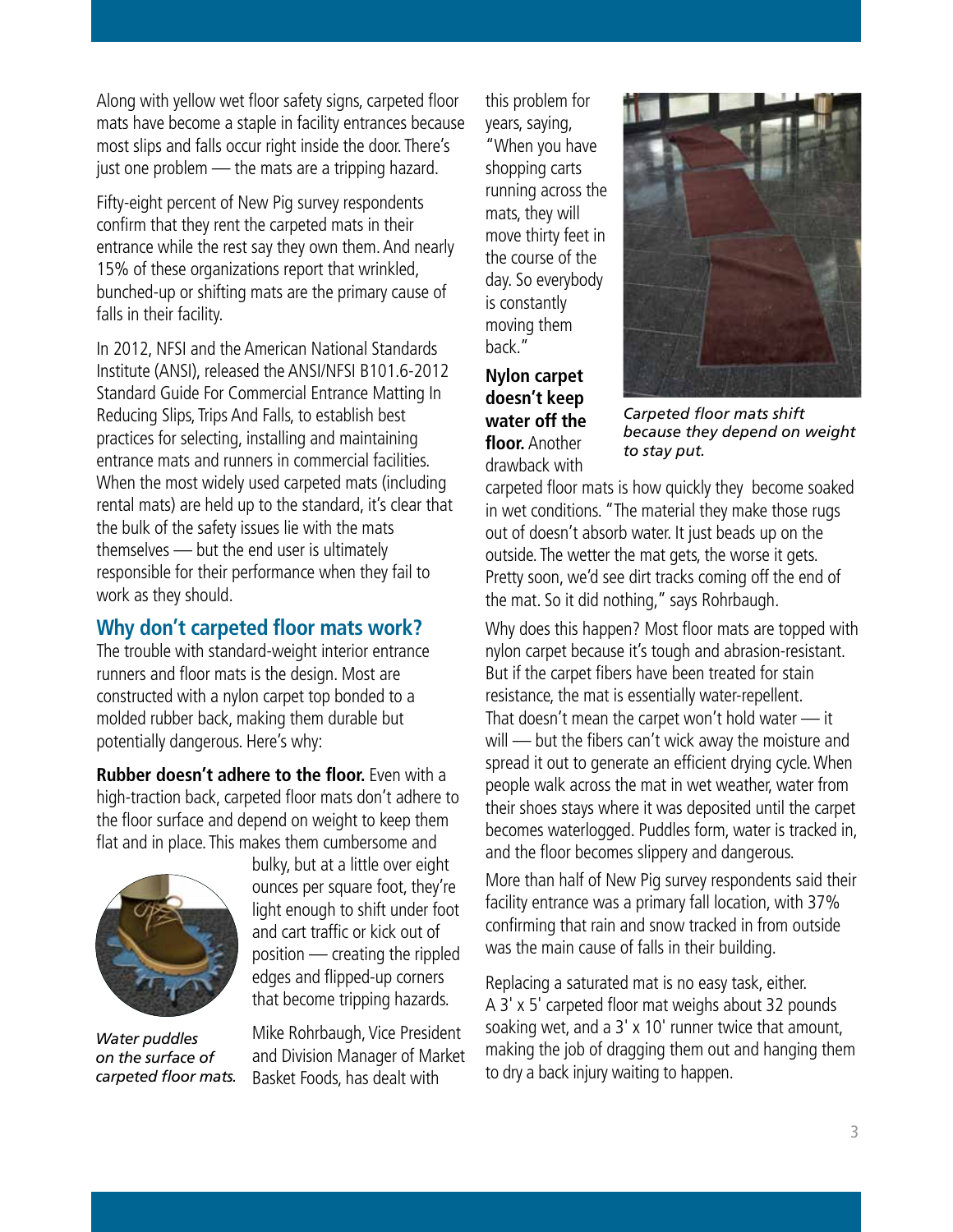# **Welcome to the rental rut.**

On the surface, renting floor mats seems like a smart alternative to the hassles of owning and maintaining them. Most commercial laundry services promote their mats as the easiest way to increase floor safety, lower maintenance costs and enhance appearance. Maybe that's why over half of the facilities using floor mats rent them. But do rental mats live up to what they promise?

**Myth #1: Rental mats increase floor safety.** To be effective at removing dirt, grime and moisture, an entrance mat should fit the width of the entrance and provide about 8–10 feet of walk-off — enough for people to take at least six steps. So if an entrance requires 60 square feet of coverage, the ideal is a single 6' x 10' floor mat that protects the entire area.



*Fragmented mat coverage becomes an obstacle course of tripping hazards.*



If a facility is renting, they may be limited to standardweight 3' x 5', 3' x 10', 4' x 6' or 5' x 8' mats. The laundry service knows that larger, heavier mats are safer, but they actively promote the sizes and weights that are most efficient for their washers and delivery trucks. A large commercial washing machine holds 450 pounds of mats — or 27 3' x 10' runners weighing 16 pounds each, and a typical delivery truck holds 100 mats. If a facility wants larger or heavier mats they must be willing to pay a premium.

Once a facility is locked into their mat sizes, they may be forced to employ a patchwork of mats to cover large areas like the entrance. This fragmented approach virtually guarantees that the mats will move out of position and create gaps that interrupt the continuous coverage necessary to keep the floor safe.

Limited mat sizes also make it difficult to provide adequate coverage in other areas, creating slip and trip zones in transition areas, walkways and other hard-to-fit spaces. The New Pig survey reports that a primary reason why slips, trips and falls happen so frequently is that many dangerous areas are neglected. Less than 31% of respondents reported placing floor mats in customer walkways, only 41% reported placing floor mats in employee walkways and aisles, only 35% said they place them around equipment or machines, 23% in frequent spill areas, and only 22% in the break room.

**The reality:** Floor mats only increase floor safety when they provide continuous, one-piece coverage that fits the space, lies flat and doesn't shift out of position. Coverage must also extend beyond the entrance to other underserved zones where slips and falls also occur.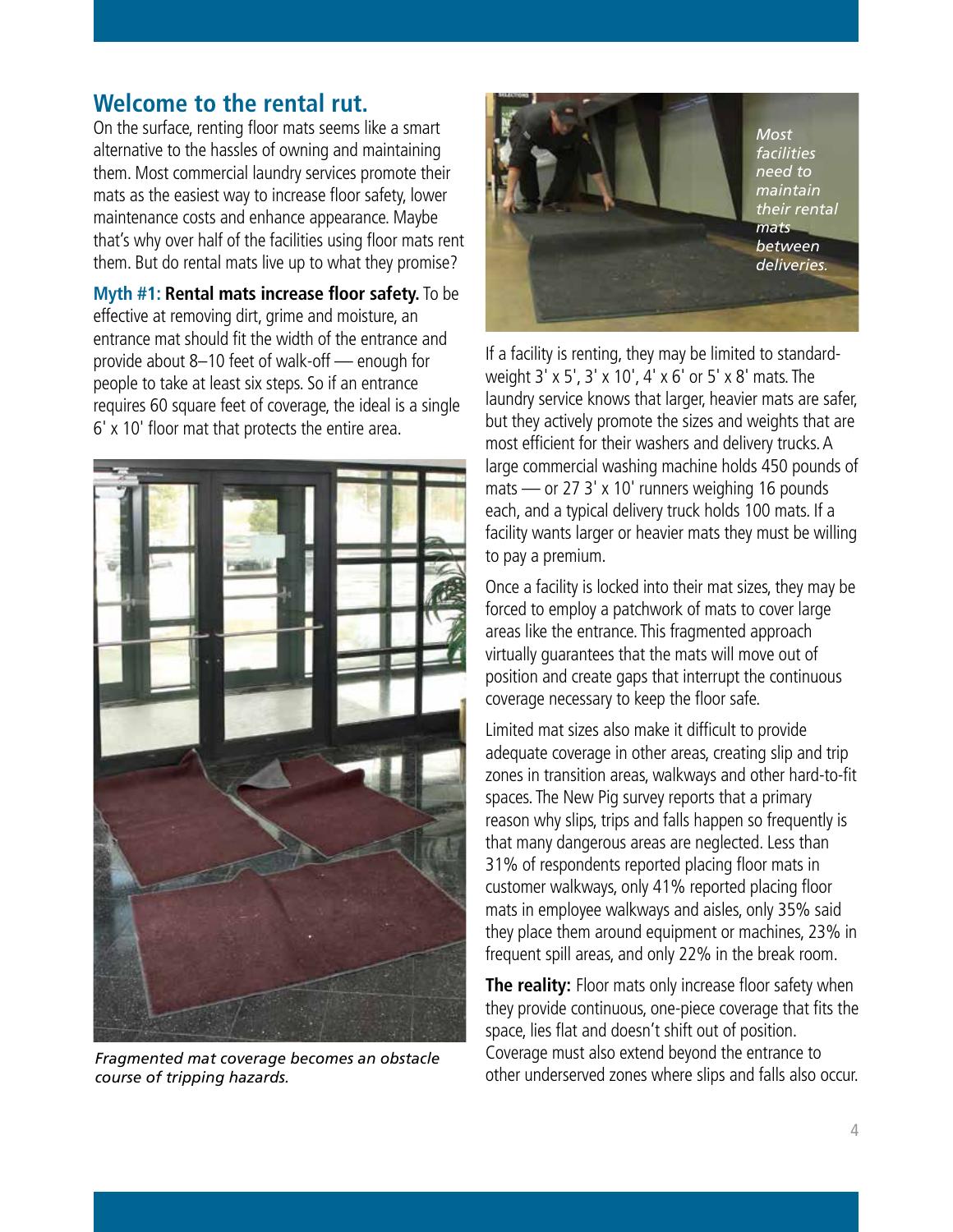#### **Myth #2: Rental mats lower maintenance costs.**

Depending on their schedule, a facility may have their rental mats changed weekly, every two weeks, or monthly. That means it's up to employees to keep the mats clean and in place between deliveries. Along with needing to be vacuumed and constantly straightened, dirty, bulky rental mats must also be picked up for nightly floor cleaning and replaced in the morning. Even if cleaning and straightening rental mats is considered part of an employee's daily tasks, it's still a maintenance expense for the business.

Floor mat distributors often point out that renting costs up to three times more than buying the same mat outright. And if the facility signs on with a laundry service who tacks on extra fees or other charges not included in the contract itself, or raises rates for no apparent reason, those lower maintenance costs quickly disappear.

**The reality:** Facilities are paying a premium for a service that still saddles them with day-to-day upkeep. If employees spend just an hour every day maintaining mats at a rate of \$15 per hour, it will add more than \$5,000 per year to the cost. Contract increases and extra fees also undo any potential savings.

#### **Myth #3: Rental mats enhance appearance.**

Commercial laundry services promise to maintain a facility's appearance with clean, fresh mats that complement a facility's décor. What ends up on the floor is another matter. If a facility rents six 3' x 5' gray mats per week, the laundry service will deliver six 3' x 5' gray mats. The catch is that the mats may look brand new or they may be stained, worn, and rough around the edges — the facility has to take what they get. If a mat is stained or heavily soiled while it's on the floor, the facility must clean it or put up with it until their next delivery.

The biggest problem — and the one that prompts the most customer complaints — is a direct result of the laundering process. Heat from the dryer causes the mats to ripple, producing what is commonly referred to as "bacon mat." The rippling worsens when the mats are rolled or folded, and stacked for storage and delivery.



*Bacon mats detract from a facility's appearance.*

Over time, the mats buckle from being compressed by the weight of the stack. A buckled mat doesn't just look bad — if it doesn't lie flat, it will move out of position faster and create a greater tripping hazard.



**The reality: Facilities** have no control over the quality of the mats they

*Stacked mats buckle.*

receive. They may look new or they may be old and stained, and have torn edges. Either way, an enhanced appearance is no guarantee. And because the mats are rolled, they may be buckled and dangerous.

**The bottom line:** Laundering aggravates the structural flaws in rubber-backed, carpeted floor mats. Heat and compression buckle the rubber backing, causing permanent ripples that create even more tripping hazards. And while many facilities choose rentals because outsourcing seems to be more efficient than owning and maintaining their own mats, renting is actually an expensive, potentially dangerous option that can increase slips, trips and falls.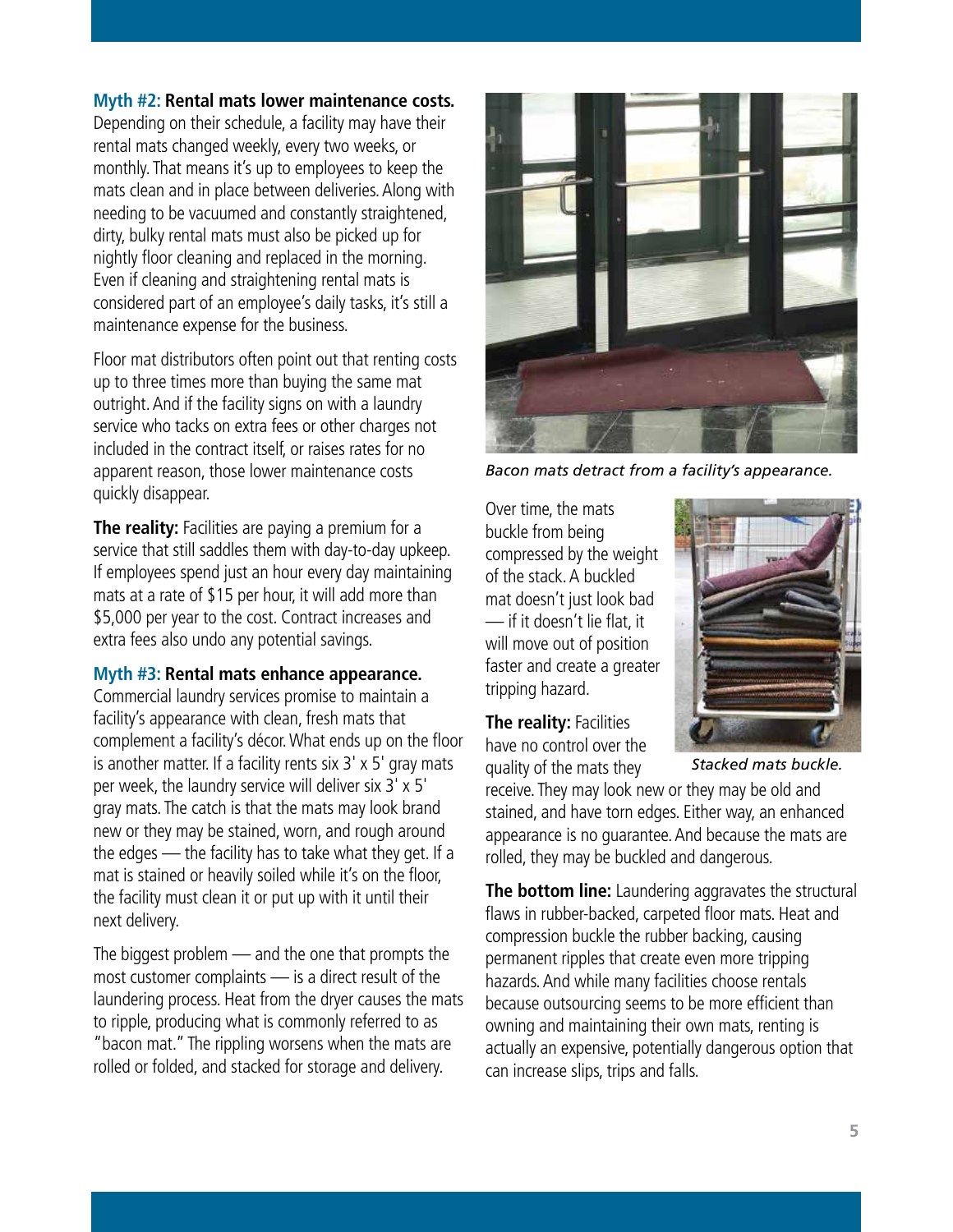# **New Pig reinvents the floor mat.**

**New Pig**, the leader in keeping workplaces clean and safe since 1985, has taken a fresh look at floor mat construction from an absorbent industry perspective. Using their three decades of experience with absorbents,

New Pig engineers took on the problem of floor safety and created a whole new breed of floor mat: **the adhesive-backed mat.** This high-tech mat is made with both a durable, absorbent top that efficiently captures dirt, grime and moisture, and a proprietary adhesive layer that keeps it securely in place.



*The world's first adhesive-backed mat: PIG Grippy Floor Mat*

**PIG® Grippy® Floor Mat** (patent pending), the **world's first adhesive-backed mat**, eliminates the built-in deficiencies of rubber-backed, carpeted floor mats.

**Grippy Mat stays put.** The proprietary adhesive backing on PIG Grippy Floor Mat keeps it perfectly flat and in place as long as it's in service. Because it doesn't shift, ripple or flip over, Grippy Mat drastically reduces slips, trips and falls and eliminates the time wasted adjusting mats.

**Grippy Mat keeps floors cleaner.** Just like nylon carpeting, Grippy Mat effectively captures dirt and grime at the door. But unlike carpeting, Grippy Mat is also a highly efficient absorbent that pulls moisture off shoes and spreads it throughout the mat with powerful wicking action. It's this cycle of absorbing, wicking and spreading that helps Grippy Mat dry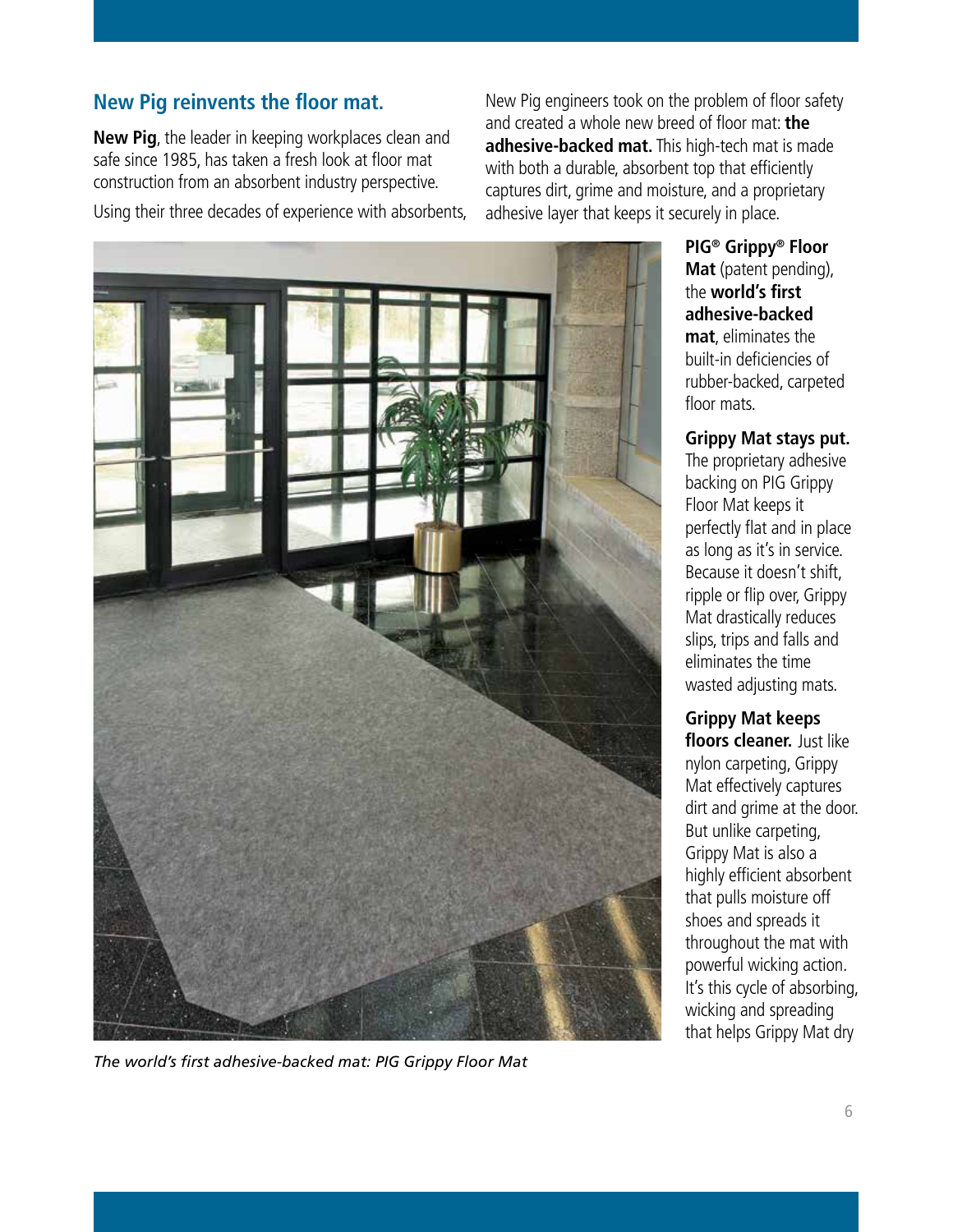







out and keep water and dirt from being tracked onto the floor.

**Grippy Mat is easy to maintain.** PIG Grippy Floor Mat stays in place to work with standard floor cleaning methods. Grippy Mat can be swept, vacuumed, mopped or cleaned with a floor scrubber. This allows cleaning crews to treat Grippy Mat as a part of the floor and keep it clean without extra work or inconvenience.

**Grippy Mat looks good longer.** The top layer material on Grippy Mat is virtually indestructible and won't fray or crush in extreme foot, cart and wheeled traffic, so it looks good longer. It stays in place, doesn't bunch up and looks neat and appealing as long as it's on the floor.

**Grippy Mat keeps floors safer.** PIG Grippy Mat's high-traction surface is certified by the National Floor Safety Institute (NFSI) and can help reduce slip-and-fall claims by up to 90%. Grippy Mat is the only floor mat that can be rolled out and cut to size to provide the necessary walk-off coverage in entrances.

Unlike standard-sized rubber mats, Grippy Mat can be cut into any size or shape to cover neglected walk zones and hard-to-fit areas around displays and floor drains

Grippy Mat is ADA compliant and will never create a tripping hazard. It stays securely in place to eliminate the rippling, shifting and flipping over that make rubber mats a danger. And because it's super thin, Grippy Mat is nearly indistinguishable in height profile from the rest of the floor surface — eliminating the edges that curl and catch on shoes and cart wheels.

# **Grippy Mat sets a new standard.**

Adhesive-backed mats don't just improve on the old standard of carpet on rubber, they're a completely different category of floor mats. Facilities that have switched to PIG Grippy Floor Mat say it's the first real alternative to rubber-backed and rental mats that actually helps them prevent slips, trips and falls.

In a review of Grippy Mat on newpig.com, Nicholas says, "Our company used…commercial rugs from a linen company. I was told about the Grippy absorbent mats and we haven't looked back. We change the mats each